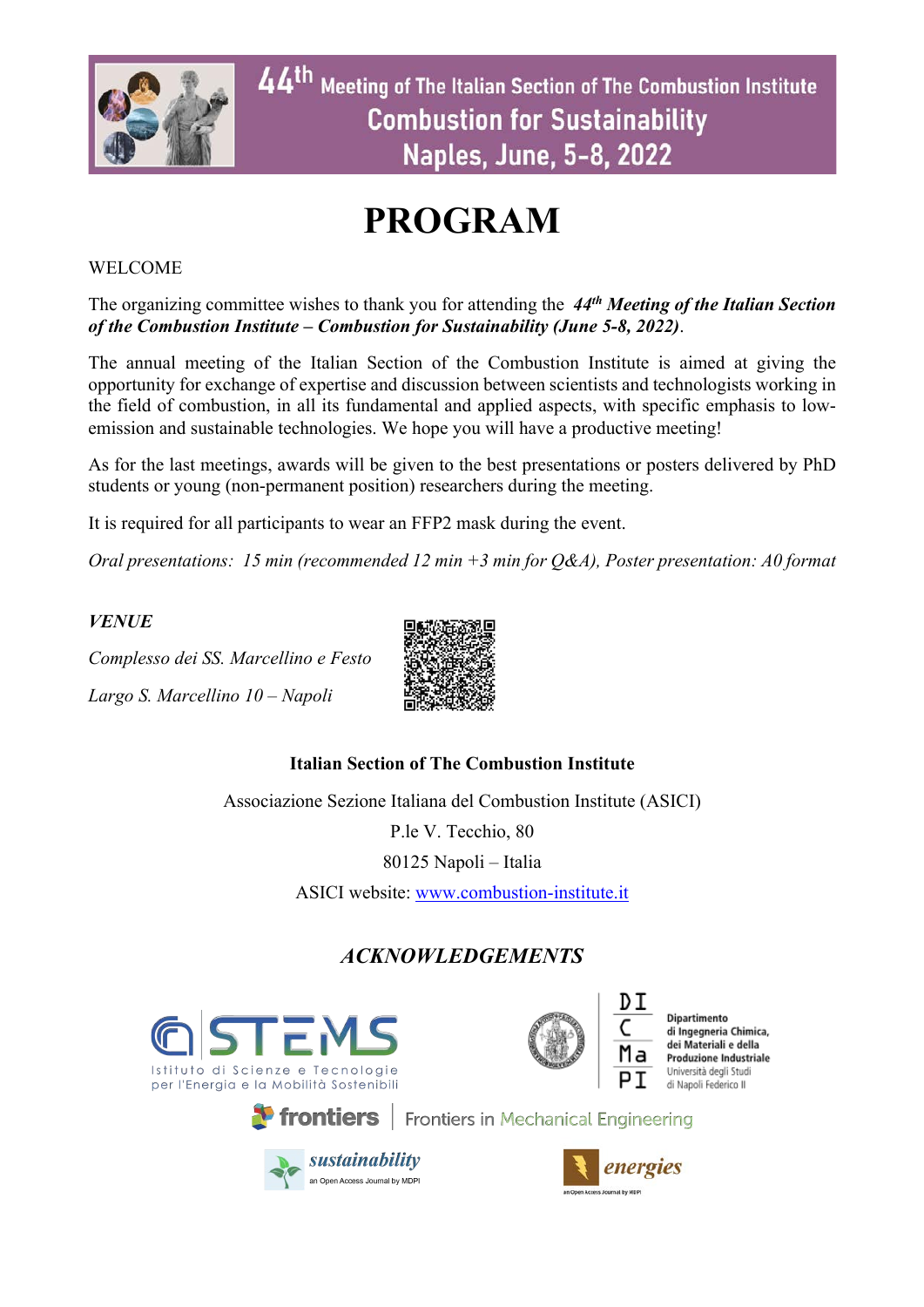

#### *ORGANIZING COMMITTEE*

*Mario Commodo (STEMS-CNR) Andrea D'Anna (University of Naples) Giancarlo Sorrentino (STEMS-CNR) Gianluigi De Falco (University of Naples) Antonio Tregrossi (STEMS-CNR) Fabrizio Scala (University of Naples)*

#### *SCIENTIFIC COMMITTEE*

*Carlo Beatrice (STEMS – CNR) Francesco Creta (Università la Sapienza) Francesco Di Natale (Università Federico II) Ernesto Salzano (Università di Bologna) Alberto Cuoci (Politecnico di Milano) Stefano Cimino (STEMS – CNR) Raffaele Ragucci (STEMS – CNR) Chiara Galletti (Università di Pisa) Massimiliano Fantuzzi (Danieli S.p.A.)*

*Eugenio Giacomazzi (ENEA) Maria Grazia De Giorgi (Università del Salento)*

# **Session I**

Novel concepts including multi-physics phenomena **Session II** Novel concepts including Power-to-X and CCUS **Session III** Energy carriers: utilization, storage and safety **Session IV** Biomass and waste thermochemical processing **Session V** Engines & Propulsion **Session VI** Stationary and Solid fuel combustion systems **Session VII** Materials and flame synthesis **Session VIII** Numerical Combustion - part 1 **Session IX** Numerical Combustion - part 2 **Session X** Pollutants formation, monitoring and control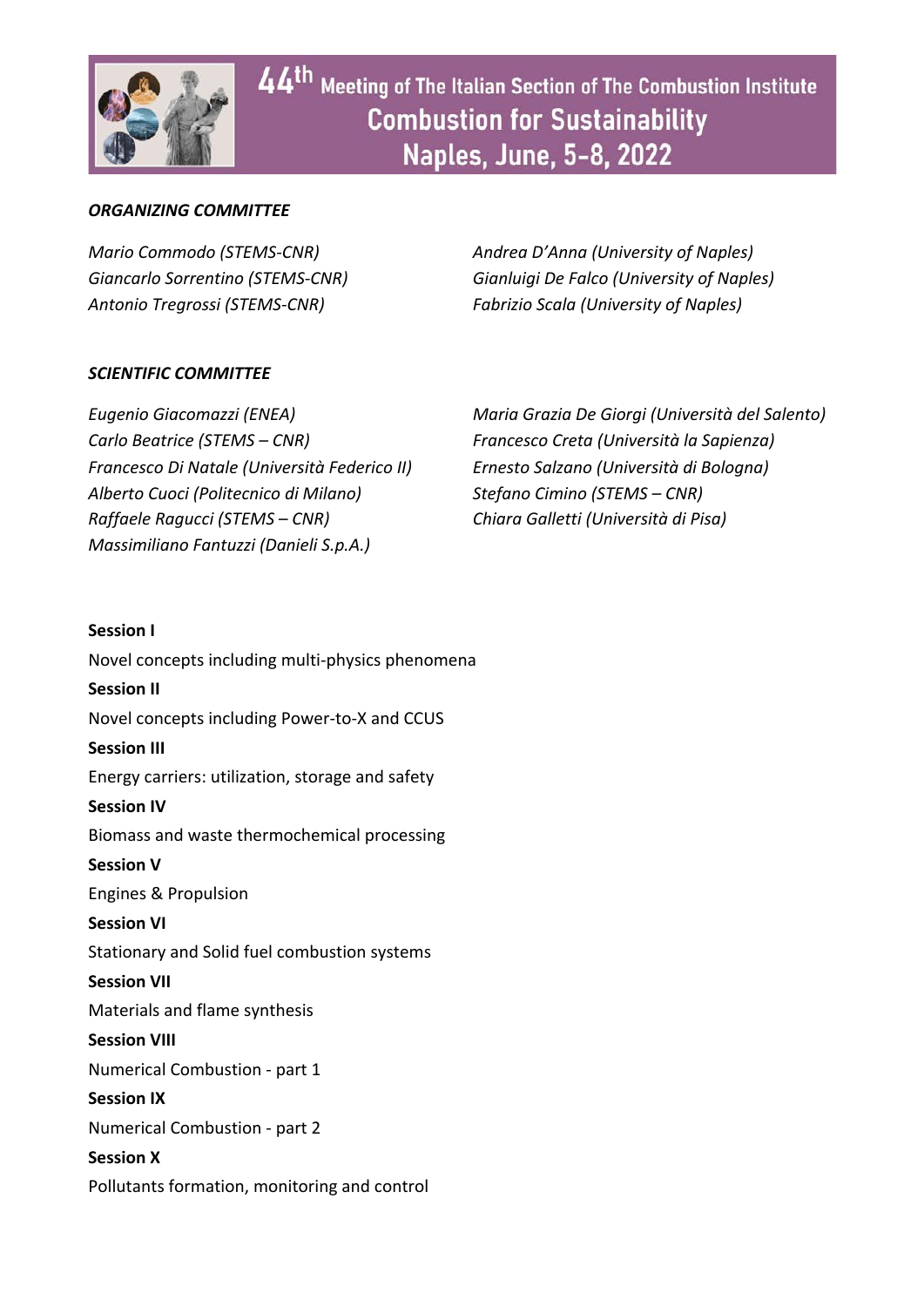

#### **Sunday, 5 June 2022 44th Meeting of the Italian Section of the Combustion Institute**

18:00-20:00 Welcome Cocktail (Archivio Storico)

**Monday, 6 June 2022 44th Meeting of the Italian Section of the Combustion Institute**

| $8:30-9:00$ | Registration |                                                                                                                                                                                                      |                                             |                                                                                                                                                                                                               |  |  |
|-------------|--------------|------------------------------------------------------------------------------------------------------------------------------------------------------------------------------------------------------|---------------------------------------------|---------------------------------------------------------------------------------------------------------------------------------------------------------------------------------------------------------------|--|--|
| 9:00-9:15   | Opening      |                                                                                                                                                                                                      |                                             |                                                                                                                                                                                                               |  |  |
| 9:15-10:00  |              | <b>PLENARY LECTURE</b>                                                                                                                                                                               |                                             |                                                                                                                                                                                                               |  |  |
|             |              | <b>COMPLEXITIES IN HYDROGEN COMBUSTION</b>                                                                                                                                                           |                                             |                                                                                                                                                                                                               |  |  |
|             |              |                                                                                                                                                                                                      | Prof. Heinz Pitsch                          |                                                                                                                                                                                                               |  |  |
|             |              | Chair: Dr. Mario Commodo                                                                                                                                                                             |                                             |                                                                                                                                                                                                               |  |  |
| 10:00-10:15 |              |                                                                                                                                                                                                      | Break/Transfer                              |                                                                                                                                                                                                               |  |  |
| 10:15-11:15 |              | <b>ORAL PRESENTATIONS</b>                                                                                                                                                                            |                                             |                                                                                                                                                                                                               |  |  |
|             |              | <b>MAIN ROOM</b>                                                                                                                                                                                     |                                             | <b>AULA G1</b>                                                                                                                                                                                                |  |  |
|             |              | <b>SESSION I: Novel concepts including</b>                                                                                                                                                           | <b>SESSION II: Novel concepts including</b> |                                                                                                                                                                                                               |  |  |
|             |              | multi-physics phenomena                                                                                                                                                                              |                                             | <b>Power-to-X and CCUS</b>                                                                                                                                                                                    |  |  |
|             |              | Chair: Dr. Pino Sabia                                                                                                                                                                                | Chair: Dr. Matteo Pelucchi                  |                                                                                                                                                                                                               |  |  |
| 10:15       | $I-1$        | CHARACTERIZATION OF FLAME BEHAVIOR AT<br>DIFFERENT AIR PREHEATING TEMPERATURES IN<br>PLASMA ASSISTED STABILIZED COMBUSTOR<br>S. Bonuso, G. Mehdi, M.G. De Giorgi                                     | $II-1$                                      | SORPTION-ENHANCED REACTION CONCEPT APPLIED TO<br>CO2-METHANATION IN A FLUIDIZED BED CHEMICAL<br><b>LOOPING SYSTEM</b><br>A. Coppola, F. Massa, F. Scala                                                       |  |  |
| 10:30       | $1-2$        | EXPERIMENTAL TESTS OF A NOVEL DIRECTLY<br>IRRADIATED FLUIDIZED<br>BED AUTOTHERMAL<br><b>REACTOR (DIFBAR)</b><br>S. Padula, M. Troiano, C. Tregambi, R. Solimene,<br>P. Salatino                      | $II-2$                                      | <b>COMBINED</b><br>CO <sub>2</sub><br><b>CAPTURE</b><br><b>AND</b><br><b>CATALYTIC</b><br>METHANATION OVER HIGHLY PERFORMING<br>LI-<br>RU/AL2O3 DUAL FUNCTION MATERIALS<br>S. Cimino, E.M. Cepollaro, L. Lisi |  |  |
| 10:45       | $I-3$        | ADVANCED STRUCTURED X-PACKING PRODUCED<br>BY 3D FOAM-PRINTING FOR PACKED TOWERS IN<br>FGD PROCESS INTENSIFICATION<br>D. Flagiello, D. Tammaro, A. Erto, P. L. Maffettone,<br>A. Lancia, F. Di Natale | $II-3$                                      | CARBON CAPTURE AND POWER-TO-GAS: A DYNAMIC<br>ANALYSIS OF THE USE OF HYDROGEN IN A<br><b>COGENERATION PLANT</b><br>D. Adinolfi, M. Costa, R. Maka, F. S. Marra, A. Palombo,<br>M. V. Prati                    |  |  |
| 11.00       | I-4          | ADVANCES IN THE OPTICAL DIAGNOSTICS OF<br>NANOSECOND NON-EQUILIBRIUM DISCHARGE<br>PLASMAS FOR CO2 VALORIZATION AND ENERGY<br>STORAGE<br>L. M. Martini, C. Montesano, T. P. W. Salden, P. Tosi        | II-4                                        | SIMULATION OF SORPTION-ENHANCED METHANATION<br>IN A CHEMICAL LOOPING SYSTEM USING CAO AS<br>SORBENT<br>A. Coppola, F. Massa, F. Scala                                                                         |  |  |
| 11.15-11:30 | Coffee Break |                                                                                                                                                                                                      |                                             |                                                                                                                                                                                                               |  |  |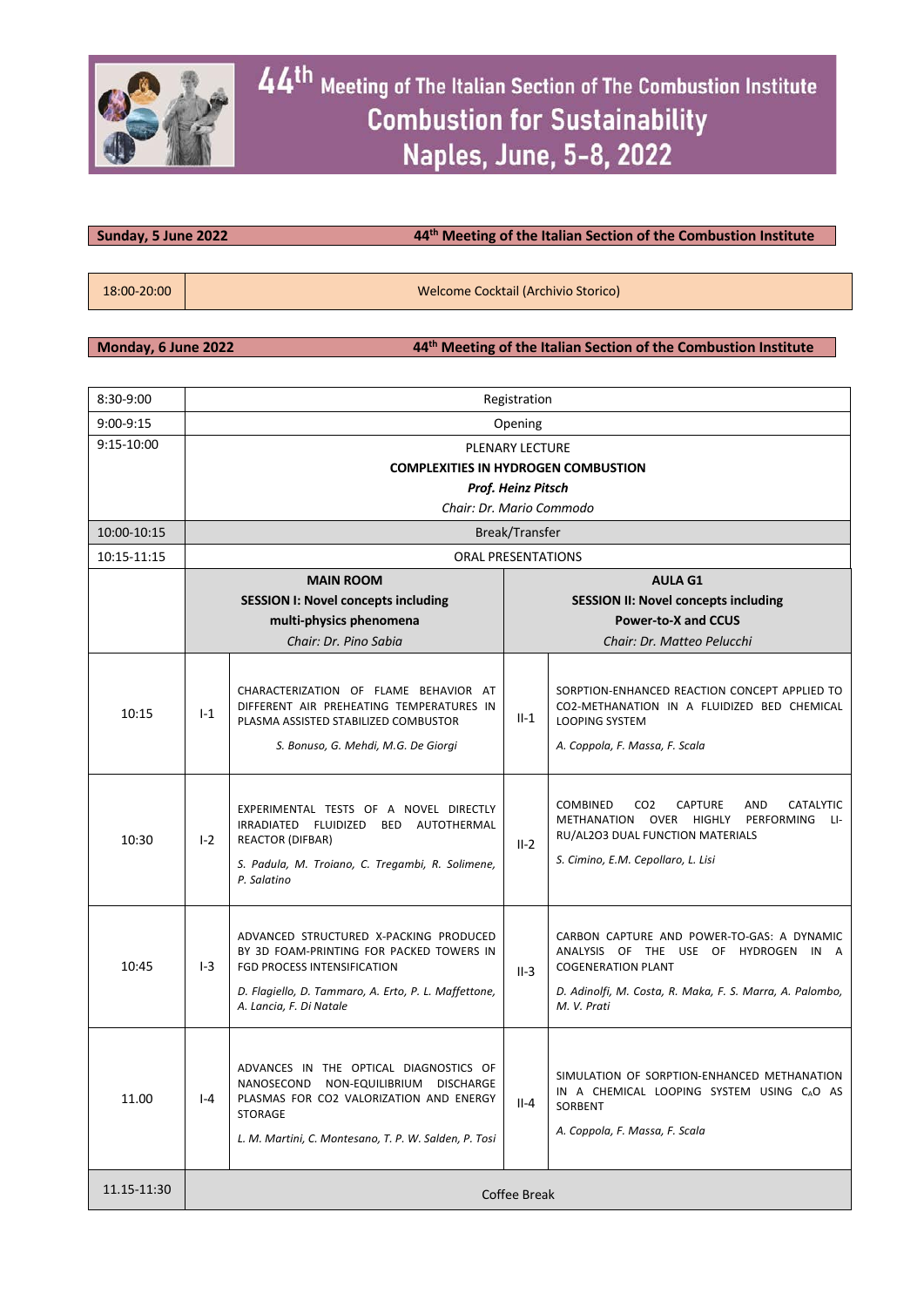

| 11:30-13:00 | <b>ORAL PRESENTATIONS</b>                                                                                                 |                                                                                                                                                                                |                                                                                                                     |                                                                                                                                                                                                                                                                                                             |
|-------------|---------------------------------------------------------------------------------------------------------------------------|--------------------------------------------------------------------------------------------------------------------------------------------------------------------------------|---------------------------------------------------------------------------------------------------------------------|-------------------------------------------------------------------------------------------------------------------------------------------------------------------------------------------------------------------------------------------------------------------------------------------------------------|
|             | <b>MAIN ROOM</b><br><b>SESSION III: Energy carriers: utilization,</b><br>storage and safety<br>Chair: Dr. Rachele Lamioni |                                                                                                                                                                                | <b>AULA G1</b><br><b>SESSION IV: Biomass and waste</b><br>thermochemical processing<br>Chair: Dr. Paola Giudicianni |                                                                                                                                                                                                                                                                                                             |
| 11:30       | $III-1$                                                                                                                   | IN-SITU CRACKING OF AMMONIA USING BLUFF-<br><b>BODY BURNERS</b><br>A. Alfazazi, A. Elbaz, D. Fletcher, B.B. Dally                                                              | $IV-1$                                                                                                              | EFFECT OF PYROLYSIS ATMOSPHERE ON PETS BEHAVIOR<br>DURING CONTAMINATED BIOMASS PYROLYSIS<br>C.M. Grottola, P. Giudicianni, F. Stanzione, R. Ragucci                                                                                                                                                         |
| 11:45       | $III - 2$                                                                                                                 | ETHANOL-ETHYL<br><b>EXPLOSION</b><br><b>BEHAVIOR</b><br>OF<br><b>ACETATE IN AIR</b><br>V. Di Sarli, F. Cammarota, E. Salzano                                                   | $IV-2$                                                                                                              | HYDROCHAR<br>POSTPROCESSING<br>WATER<br>AND<br>AS<br>POTENTIAL<br><b>FROM</b><br>ENERGY<br><b>SOURCES</b><br><b>THE</b><br>HYDROTHERMAL CO-CARBONIZATION OF WASTE<br>M. Śliz, K. Czerwińska, L. Lombardi, G. Cema, M. Wilk                                                                                  |
| 12:00       | $III-3$                                                                                                                   | INFLUENCE OF NH <sub>3</sub> ON CH <sub>4</sub> OXIDATION REGIMES<br>M.V. Manna, P. Sabia, R. Ragucci, M. de Joannon                                                           | $IV-3$                                                                                                              | A LUMPED KINETIC APPROACH FOR CHEMICAL<br>RECYCLING OF SOLID PLASTIC WASTE: POLYETHYLENE,<br>POLYPROPYLENE, AND POLYSTYRENE PYROLYSIS<br>A. Locaspi, M. Pelucchi, M. Mehl, T. Faravelli                                                                                                                     |
| 12.15       | $III - 4$                                                                                                                 | <b>RISK</b><br>ASSESSMENT<br>OF<br><b>THE</b><br>LARGE-SCALE<br>HYDROGEN STORAGE IN SALT CAVERNS<br>M. Portarapillo, D. Russo, A. Di Benedetto                                 | $IV-4$                                                                                                              | MODELING FAST PYROLYSIS OF BIOMASS IN FLUIDIZED<br>BED REACTORS: THE ROLE OF HETEROGENEOUS<br>SECONDARY REACTIONS AND CHAR LOADING<br>M. Troiano, V. Ianzito, R. Solimene, E. T. Ganda, P.<br>Salatino                                                                                                      |
| 12:30       | $III-5$                                                                                                                   | MILD COMBUSTION FEATURES OF NH <sub>3</sub> /ALCOHOLS<br><b>BLENDS</b><br>G.B. Ariemma, G. Sorrentino, P. Sabia, R. Ragucci,<br>M. de Joannon                                  | $IV-5$                                                                                                              | THE INTEGRATION OF PYROLYSIS AND PAVEMENT<br>PROCESSES:<br><b>PRODUCTION</b><br><b>TOWARD</b><br>MORE<br>A<br>SUSTAINABLE WASTE MANAGEMENT<br>M. Alfè, V. Gargiulo, A.A. Abe, P. Calandra, P. Caputo, A.<br>Le Pera, V. Loise, R. Migliaccio, M. Porto, C. O. Rossi, M.<br>Urciuolo, R. Vaiana, G. Ruoppolo |
| 12.45       | $III-6$                                                                                                                   | NUMERICAL<br><b>SIMULATIONS</b><br>OF<br>AMMONIA/METHANE AND AMMONIA/METHANOL<br>BLENDS IN A LAB-SCALE CYCLONIC BURNER<br>L. Frascino, G. Sorrentino, G.B. Ariemma, R. Raqucci |                                                                                                                     |                                                                                                                                                                                                                                                                                                             |
| 13.00-14:30 |                                                                                                                           |                                                                                                                                                                                | LUNCH BREAK                                                                                                         |                                                                                                                                                                                                                                                                                                             |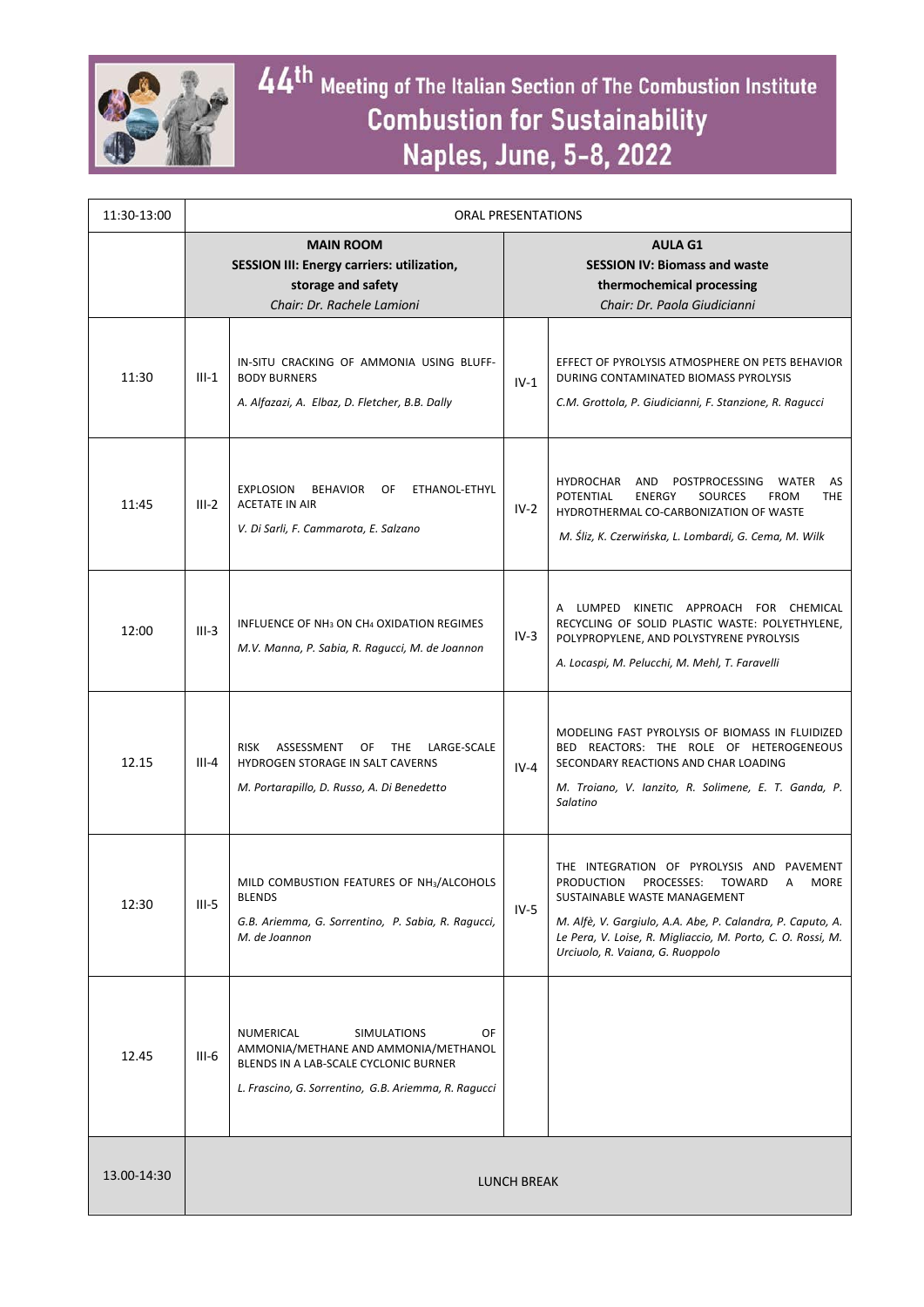

| 14:30-15:15 | <b>PLENARY LECTURE</b>                                           |                                                                                                                                                                                                                                                                      |              |                                                                                                                                                                                                             |  |  |
|-------------|------------------------------------------------------------------|----------------------------------------------------------------------------------------------------------------------------------------------------------------------------------------------------------------------------------------------------------------------|--------------|-------------------------------------------------------------------------------------------------------------------------------------------------------------------------------------------------------------|--|--|
|             | METHODOLOGIES FOR THE DEVELOPMENT OF INTERNAL COMBUSTION ENGINES |                                                                                                                                                                                                                                                                      |              |                                                                                                                                                                                                             |  |  |
|             |                                                                  | AND VEHICLES TOWARDS A SUSTAINABLE MOBILITY                                                                                                                                                                                                                          |              |                                                                                                                                                                                                             |  |  |
|             |                                                                  | Dr. Ezio Mancaruso                                                                                                                                                                                                                                                   |              |                                                                                                                                                                                                             |  |  |
|             |                                                                  | Chair: Dr. Barbara Apicella                                                                                                                                                                                                                                          |              |                                                                                                                                                                                                             |  |  |
| 15:15-16:45 |                                                                  | <b>ORAL PRESENTATIONS</b>                                                                                                                                                                                                                                            |              |                                                                                                                                                                                                             |  |  |
|             |                                                                  | <b>MAIN ROOM</b>                                                                                                                                                                                                                                                     |              | <b>AULA G1</b>                                                                                                                                                                                              |  |  |
|             |                                                                  | <b>SESSION V: Engines &amp; Propulsion</b>                                                                                                                                                                                                                           |              | <b>SESSION VI: Stationary and Solid fuel combustion systems</b>                                                                                                                                             |  |  |
|             | Chair: Dr. Silvana Di Iorio                                      |                                                                                                                                                                                                                                                                      |              | Chair: Dr. Pasquale Eduardo Lapenna                                                                                                                                                                         |  |  |
| 15:15       | $V-1$                                                            | <b>INSIGHTS</b><br>ON<br><b>STRATEGIES</b><br><b>FOR</b><br><b>PARTICLE</b><br>EMISSIONS CONTROL IN HD SI NATURAL GAS<br>ENGINES IN VIEW OF EURO VII LIMITS<br>D. Di Domenico, D. Di Maio, P. Napolitano, C. Guido                                                   | $VI-1$       | <b>FLUIDIZED</b><br><b>BED</b><br>REACTOR<br>MODELLING<br><b>USING</b><br>MULTIPHASE REACTOR NETWORKS<br>L.L. Berkel, P. Debiagi, A. Stagni, H. Nicolai, C. Hasse,<br>T. Faravelli                          |  |  |
| 15:30       | $V-2$                                                            | ROLE OF LUBRICANT OIL ON PARTICLE EMISSIONS<br>FROM A PFI/DI SI ENGINE POWERED WITH<br><b>GASEOUS FUELS</b><br>F. Catapano, S. Di Iorio, A. Magno, P. Sementa,<br>B. M. Vaglieco.                                                                                    | $VI-2$       | MULTI PATTERN CYLINDRICAL PERFORATED BURNER:<br>NUMERICAL SIMULATIONS OF INTERACTING FLAMES<br>R. Lamioni, P.E. Lapenna, F. Creta, C. Galletti                                                              |  |  |
| 15:45       | $V-3$                                                            | CHEMICAL<br>CHARACTERIZATION<br>OF<br><b>THE</b><br>CONDENSED EXHAUST FROM A DI SI HYDROGEN-<br><b>POWERED ENGINE</b><br>V. La Matta, A. Tregrossi, A. Magno, F. Catapano, P.<br>Sementa, S. Di Iorio, F. Stanzione, C. Russo,<br>B. M. Vaglieco, B. Apicella        | $VI-3$       | HYDRODYNAMIC INVESTIGATION OF HOT DENSE<br>FLUIDIZED BEDS FOR THERMOCHEMICAL CONVERSION<br>OF SOLID FUELS<br>L. Molignano, M. Troiano, R. Solimene, S. Tebianian,<br>P. Salatino, J.F. Joly                 |  |  |
| 16.00       | $V - 4$                                                          | A MULTIZONE COMBUSTION MODEL WITH<br>DETAILED REACTION PATTERNS FOR EXHAUST<br>EMISSION PREDICTION IN CAI ENGINES FUELLED BY<br><b>BIOGAS CONTAINING HYDROGEN</b><br>A. Mariani, A. Unich, M. Minale                                                                 | $VI-4$       | SOOT EFFECT ON HEAT TRANSFER IN LARGE FURNACES:<br>CFD MODELLING AND VALIDATION BY FIELD TEST DATA<br>G. Rossiello, M. Rogora, M. Torresi, A. Saponaro                                                      |  |  |
| 16:15       | $V-5$                                                            | PHYSICAL AND CHEMICAL CHARACTERIZATION OF<br><b>PARTICLES</b><br>PASSIVE<br><b>EMITTED</b><br><b>DURING</b><br>REGENERATION OF MEDIUM-DUTY DIESEL ENGINE<br>V. La Matta, C. Russo, E. Mancaruso, A. Tregrossi,<br>S. Laganà, A. La Rocca, B. Apicella, B.M. Vaglieco | $VI-5$       | ASSESSMENT OF THE POSSIBILITY OF USING AMMONIA-<br>BASED NANO-ADDITIVES FOR LEAN COMBUSTION<br>M.G. De Giorgi, P. Di Gloria, L. Strafella, G. Ciccarella,<br>G.G. Castelluzzo, F. Baldassarre, A. Ficarella |  |  |
| 16.30       | $V-6$                                                            | EXPERIMENTAL ANALYSIS OF HYDROGEN PEROXIDE<br>CATALYTIC<br><b>DECOMPOSITION</b><br><b>FOR</b><br><b>ROCKET</b><br><b>PROPULSION</b><br>S. Cassese, S. Mungiguerra, A. Cecere, R. Savino, F.<br>Monteverde, F. Saraga                                                 | $VI-6$       | NUMERICAL SIMULATIONS OF INTERACTING FLAMES IN<br>PERFORATED BURNERS OF DOMESTIC CONDENSING<br><b>BOILERS</b><br>R. Lamioni, C. Bronzoni, M. Folli, L. Tognotti, C. Galletti                                |  |  |
| 16.45-17:00 |                                                                  |                                                                                                                                                                                                                                                                      | Coffee Break |                                                                                                                                                                                                             |  |  |
| 18.00-20:00 | <b>TOUR/VISIT (San Lorenzo Maggiore)</b>                         |                                                                                                                                                                                                                                                                      |              |                                                                                                                                                                                                             |  |  |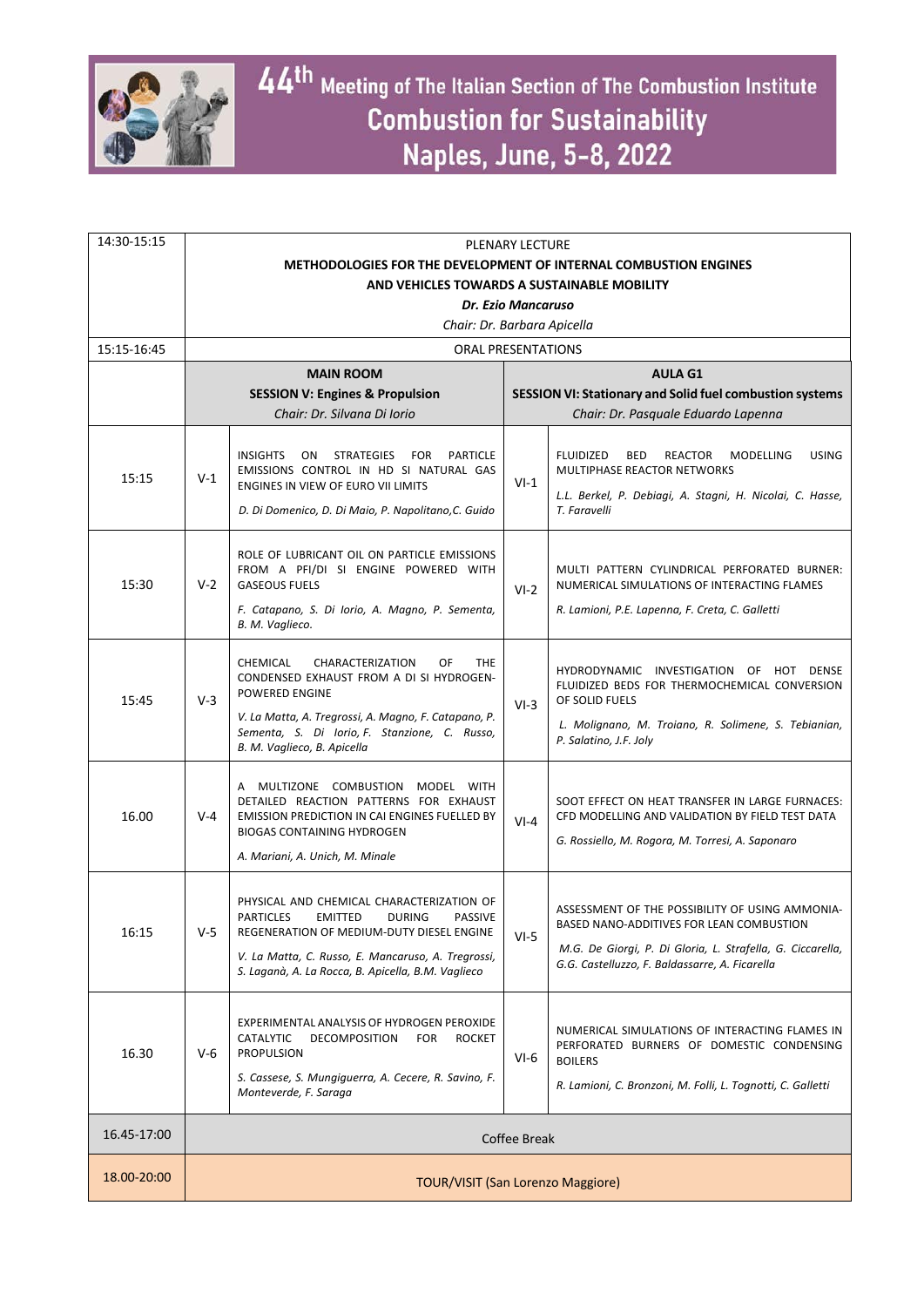

**Tuesday, 7 June 2022 44rd Meeting of the Italian Section of the Combustion Institute**

| 8:30-9:15   | Registration                                       |                                                                                                                              |  |  |  |
|-------------|----------------------------------------------------|------------------------------------------------------------------------------------------------------------------------------|--|--|--|
| 9:15-10:00  | PLENARY LECTURE                                    |                                                                                                                              |  |  |  |
|             | <b>ENERGY TRANSITION AND FUTURE OF ENERGY</b>      |                                                                                                                              |  |  |  |
|             | <b>Dr. Teresa Marchione</b>                        |                                                                                                                              |  |  |  |
|             | Chair: Prof. Andrea D'Anna                         |                                                                                                                              |  |  |  |
| 10:00-10:15 | Transfer                                           |                                                                                                                              |  |  |  |
| 10:15-11:00 | <b>ORAL PRESENTATIONS</b>                          |                                                                                                                              |  |  |  |
|             | <b>MAIN ROOM</b>                                   |                                                                                                                              |  |  |  |
|             |                                                    | <b>SESSION VII: Materials and flame synthesis</b>                                                                            |  |  |  |
|             | Chair: Dr. Valentina Gargiulo                      |                                                                                                                              |  |  |  |
| 10:15       | $VII-1$                                            | A SEMI-DETAILED KINETIC MODEL OF SINGLE-WALL CARBON NANOTUBES AND HYDROGEN PRODUCTION<br>IN FCCVD REACTORS                   |  |  |  |
|             |                                                    | C. Giudici, D. Cafaro, M. Bracconi, M. Maestri, M. Pelucchi                                                                  |  |  |  |
|             |                                                    |                                                                                                                              |  |  |  |
| 10:30       | $VII-2$                                            | ELECTROPHORETICALLY-DRIVEN IN-FLAME DEPOSITION OF CARBON NANOPARTICLE FILMS                                                  |  |  |  |
|             |                                                    | A. Parisi, G. De Falco, M. Sirignano, P. Minutolo, M. Commodo, C. Carotenuto, F. Di Natale                                   |  |  |  |
|             |                                                    |                                                                                                                              |  |  |  |
|             | $VII-3$                                            | IN-SITU LASER DIAGNOSTICS TO MONITOR THE FLAME-ASSISTED SYNTHESIS OF PT NANOPARTICLES                                        |  |  |  |
| 10:45       |                                                    | IN THE REACTIVE SPRAY DEPOSITION TECHNOLOGY (RSDT)                                                                           |  |  |  |
|             |                                                    | E. K. Stefanidis, T. A. Ebaugh, S. Bliznakov, L. J. Bonville, R. Maric, F. Carbone                                           |  |  |  |
|             | $VII-4$                                            |                                                                                                                              |  |  |  |
| 11:00       |                                                    | CU- AND MG- ACTIVATED CARBON HONEYCOMBS MONOLITHS FOR H2S REMOVAL<br>FROM BIOGAS AT LOW TEMPERATURE                          |  |  |  |
|             |                                                    | E.M. Cepollaro, D. Caputo, N. Gargiulo, F.A. Deorsola, S. Cimino, L. Lisi                                                    |  |  |  |
|             |                                                    |                                                                                                                              |  |  |  |
| 11.15-11:30 |                                                    |                                                                                                                              |  |  |  |
|             |                                                    | <b>Coffee Break</b>                                                                                                          |  |  |  |
|             |                                                    |                                                                                                                              |  |  |  |
| 11:30-13:00 |                                                    | <b>ORAL PRESENTATIONS</b>                                                                                                    |  |  |  |
|             |                                                    |                                                                                                                              |  |  |  |
|             | <b>MAIN ROOM</b>                                   |                                                                                                                              |  |  |  |
|             | <b>SESSION VIII: Numerical Combustion - part 1</b> |                                                                                                                              |  |  |  |
|             |                                                    | Chair: Dr. Alessandro Stagni                                                                                                 |  |  |  |
|             |                                                    |                                                                                                                              |  |  |  |
|             |                                                    | SELF-UPDATING DIGITAL TWIN OF A SEMI-INDUSTRIAL FURNACE VIA DATA ASSIMILATION APPROACH<br>L. Donato, C. Galletti, A. Parente |  |  |  |
| 11:30       | $VIII-1$                                           |                                                                                                                              |  |  |  |
|             |                                                    |                                                                                                                              |  |  |  |
|             |                                                    |                                                                                                                              |  |  |  |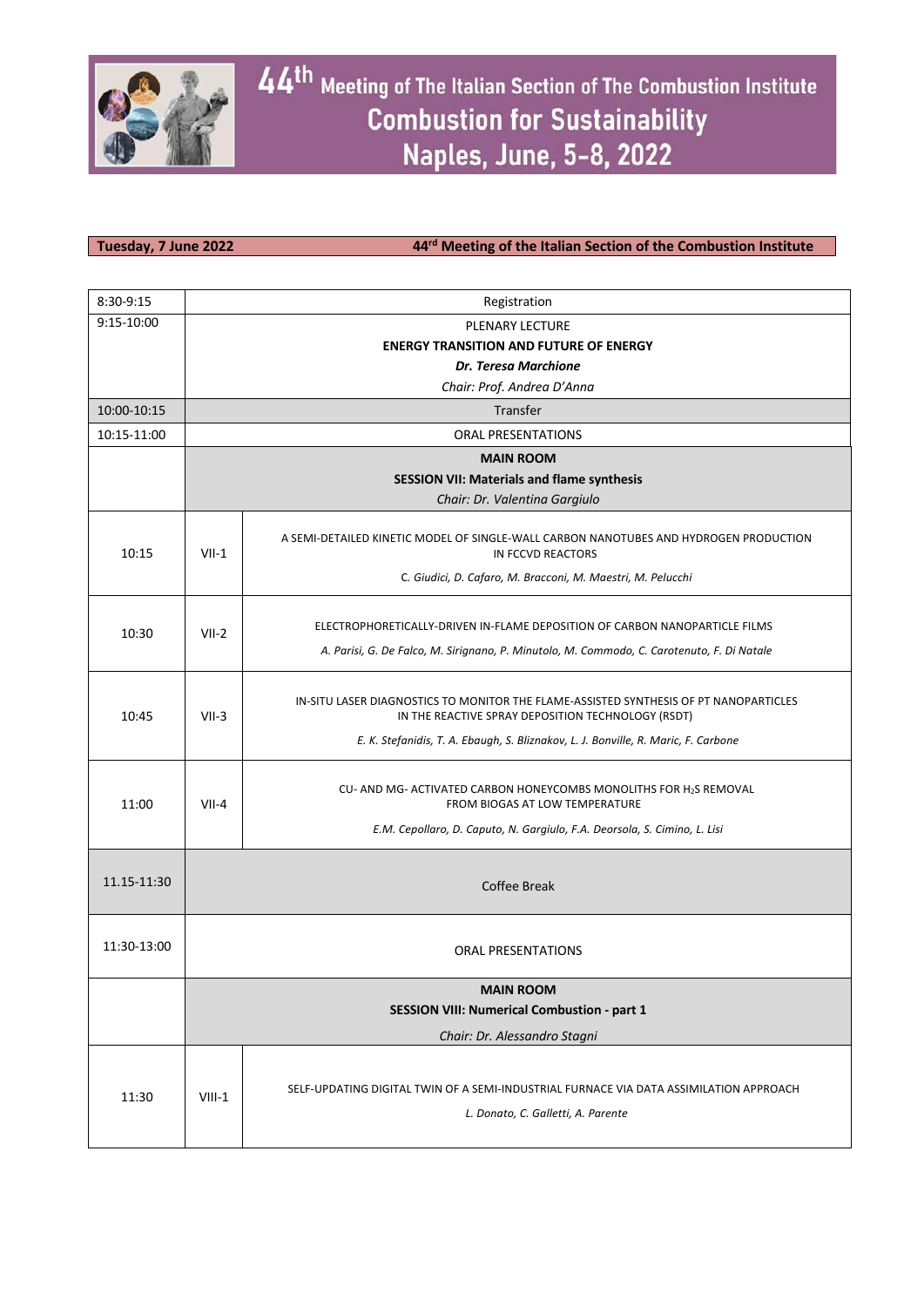

 $\overline{1}$ 

| 11:45       | $VIII-2$                                                                                                                                                                                                                   | A DATA DRIVEN FILTERED WRINKLED FLAMELET MODEL FOR PREMIXED HYDROGEN-AIR FLAMES<br>P. E. Lapenna, A. Remiddi, G. Indelicato, F. Creta                                                                                                                          |       |                                                                                                                                          |  |
|-------------|----------------------------------------------------------------------------------------------------------------------------------------------------------------------------------------------------------------------------|----------------------------------------------------------------------------------------------------------------------------------------------------------------------------------------------------------------------------------------------------------------|-------|------------------------------------------------------------------------------------------------------------------------------------------|--|
| 12:00       | $VIII-3$                                                                                                                                                                                                                   | ON THE DYNAMIC DETERMINATION OF THE MICRO-MIXING CONSTANT IN TRANSPORTED<br>JOINT-COMPOSITION PDF MODELS<br>L. Giuntini, M. Savarese, C. Galletti, A. Parente                                                                                                  |       |                                                                                                                                          |  |
| 12:15       | $VIII-4$                                                                                                                                                                                                                   | ANALYSIS OF FLASHBACK WITH H2-ENRICHED MIXTURES THROUGH NUMERICAL SIMULATIONS<br>WITH DETAILED KINETICS<br>F. Fruzza, R. Lamioni, L. Tognotti, M.V. Salvetti, C. Galletti                                                                                      |       |                                                                                                                                          |  |
| 12:30       | $VIII-5$                                                                                                                                                                                                                   | A FAMILY OF SKELETAL MECHANISMS FOR METHANE OXIDATION AT HIGH PRESSURE<br>J. Liberatori, R. Malpica Galassi, D. Bianchi, F. Nasuti, M. Valorani, P.P. Ciottoli                                                                                                 |       |                                                                                                                                          |  |
| 12:45       | $VIII-6$                                                                                                                                                                                                                   | KINETIC EVALUATION OF HYDROGEN SUPERSONIC COMBUSTION AND CHEMICAL EMISSIONS<br>OF AIRBREATHING RAMJET VEHICLES<br>G. Saccone, M. Marini                                                                                                                        |       |                                                                                                                                          |  |
| 13:00-14:30 | <b>Lunch Break</b>                                                                                                                                                                                                         |                                                                                                                                                                                                                                                                |       |                                                                                                                                          |  |
| 14:30-15:15 | <b>PLENARY LECTURE</b><br>LES-BASED CFD MODELLING OF LBO IN LEAN PREMIXED GAS TURBINE COMBUSTORS<br>Prof. Antonio Andreini<br>Chair: Prof. Maria Grazia De Giorgi                                                          |                                                                                                                                                                                                                                                                |       |                                                                                                                                          |  |
| 15:15-16:45 | <b>ORAL PRESENTATIONS</b>                                                                                                                                                                                                  |                                                                                                                                                                                                                                                                |       |                                                                                                                                          |  |
|             | <b>AULA G1</b><br><b>MAIN ROOM</b><br><b>SESSION X: Pollutants formation, monitoring and</b><br><b>SESSION IX: Numerical Combustion - part 2</b><br>control<br>Chair: Dr. Valeria Di Sarli<br>Chair: Dr. Mariano Sirignano |                                                                                                                                                                                                                                                                |       |                                                                                                                                          |  |
| 15:15       | $IX-1$                                                                                                                                                                                                                     | LARGE EDDY SIMULATIONS OF MEAN PRESSURE<br>AND H <sub>2</sub> ADDITION EFFECTS ON THE STABILIZATION<br>AND DYNAMICS OF A PARTIALLY-PREMIXED<br>SWIRLED-STABILIZED METHANE FLAME<br>D. Laera, P. W. Agostinelli, I. Chterev, I. boxx, L.<br>Gicquel, T. Poinsot | $X-1$ | SUPERCRITICAL WATER OXIDATION OF<br>LEACHATE: AN EXPERIMENTAL STUDY<br>P. Iannotta, A. Caravello, F. Grisafi, F. Scargiali,<br>G. Caputo |  |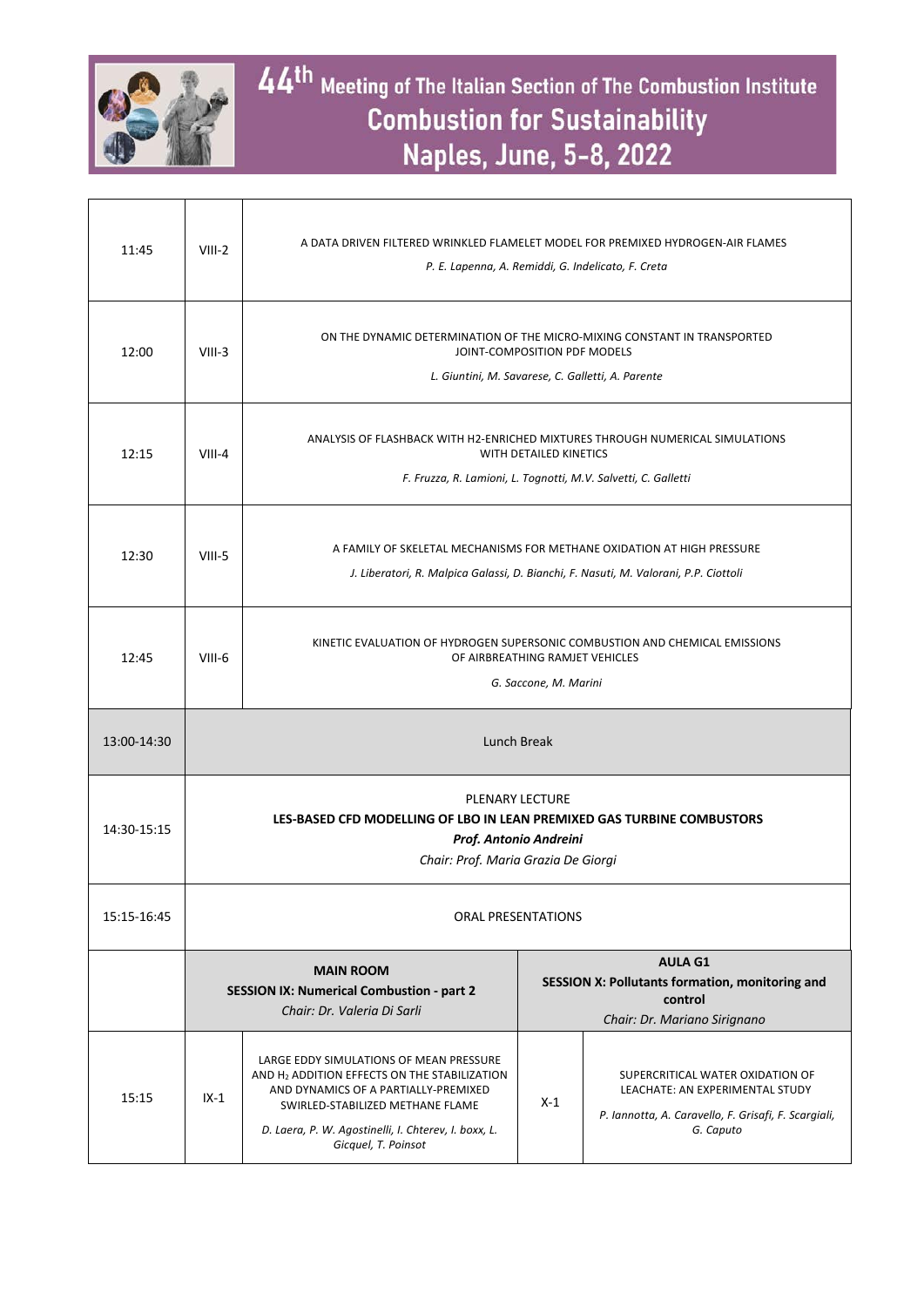

| 15:30       | $IX - 2$                         | THE EFFECT OF HYDROGEN AND EXHAUST GAS<br>RECIRCULATION ON NO <sub>x</sub> FORMATION<br>IN LAMINAR AND TURBULENT CH4/AIR FLAMES AT<br><b>25 BAR</b><br>D. Cecere, S. Carpenella, A. Stagni, E. Giacomazzi          | $X-2$ | OPTICAL BANDGAP ANALYSIS OF SOOT<br>NANOPARTICLES IN THE UV-VIS AND NIR<br>SPECTRAL REGIONS BY TRANSMISSION AND<br>REFLECTANCE SPECTROSCOPY<br>F. Picca, F. Sasso, M. Commodo, P. Minutolo,<br>A. D'Anna      |
|-------------|----------------------------------|--------------------------------------------------------------------------------------------------------------------------------------------------------------------------------------------------------------------|-------|---------------------------------------------------------------------------------------------------------------------------------------------------------------------------------------------------------------|
| 15:45       | $IX - 3$                         | PERFORMANCE ASSESSMENT OF NUMERICAL<br><b>MODELS FOR THE SIMULATION</b><br>OF A CYCLONIC BURNER FED WITH METHANE<br>L. Giuntini, C. Genovese, C. Galletti, L. Frascino,<br>G.B. Ariemma, G. Sorrentino, R. Ragucci | $X-3$ | UTILIZATION OF SMART SENSORS FOR<br><b>IMPROVING PERFORMANCE AND RELIABILITY OF</b><br><b>COMBUSTION SYSTEMS</b><br>A. Della Rocca, D. Astesiano, M. Antifora,<br>M. Bruzzese, G. Locatelli                   |
| 16:00       | $IX - 4$                         | HIGH-FIDELITY NUMERICAL INVESTIGATION OF A<br>NON-PREMIXED HYDROGEN-AIR<br>ROTATING DETONATION COMBUSTOR<br>P.C. Nassini, A. Andreini, M. D. Bohon                                                                 | $X-4$ | CHARACTERIZATION OF SOOT AND NO <sub>x</sub><br><b>EMISSIONS FROM AN ATMOSPHERIC LEAF</b><br>COMBUSTOR FUELLED WITH JET A-1 AND H <sub>2</sub><br>G. De Falco, L. Miniero, K. Pandey, A. D'Anna,<br>N. Noiray |
| 16:15       | $IX-5$                           | NO <sub>x</sub> PATHWAYS IN LEAN TECHNICALLY PREMIXED<br>SWIRLING H2-AIR TURBULENT FLAME<br>T. Capurso, D. Laera, E. Riber, B. Cuenot                                                                              | $X-5$ | NUMERICAL MODELING OF SOOT FORMATION<br>AND EVOLUTION IN COMBUSTION OF<br>ISOLATED, SPHERICALLY-SYMMETRIC DROPLETS<br>A. Nobili, T. Faravelli, A. Frassoldati, A. Cuoci                                       |
| 16:30       | $IX-6$                           | OPTIMISATION OF A 2-STEP CH4/AIR REACTION<br>MECHANISM TO A CO <sub>2</sub> ENRICHED ENVIRONMENT<br>FOR HIGH FIDELITY COMBUSTION SIMULATIONS<br>S. Castellani, P. C. Nassini, A. Andreini                          |       |                                                                                                                                                                                                               |
| 16:45-17:00 | <b>Coffee Break</b>              |                                                                                                                                                                                                                    |       |                                                                                                                                                                                                               |
| 17:00-18:00 | <b>ASICI Meeting</b>             |                                                                                                                                                                                                                    |       |                                                                                                                                                                                                               |
| 20:00       | Social dinner (Bertolini's Hall) |                                                                                                                                                                                                                    |       |                                                                                                                                                                                                               |